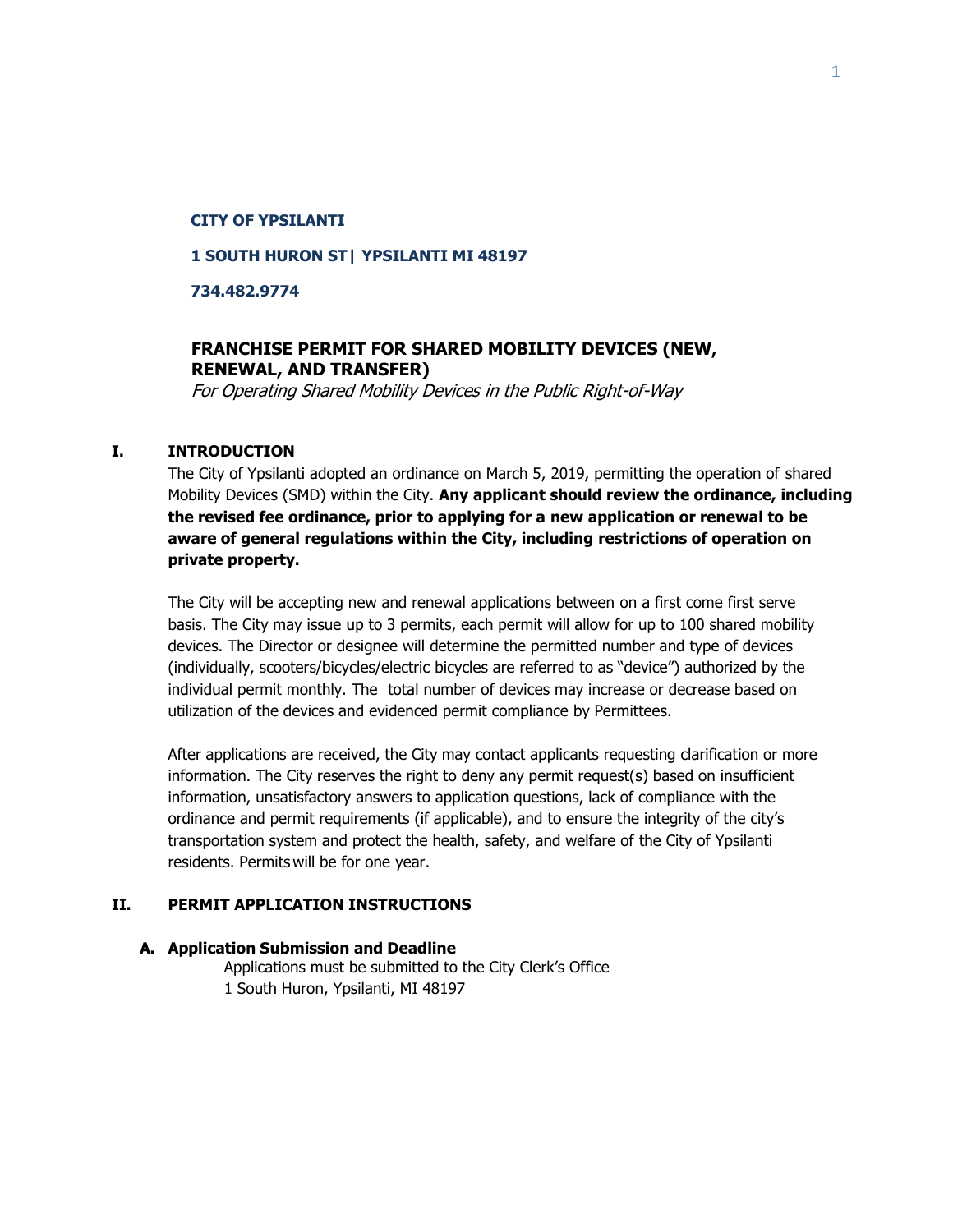# **B. Fee Schedule**

| First Time Permit Application Fee | \$200.00 (non-refundable) |
|-----------------------------------|---------------------------|
| Transfer Fee                      | \$200.00 (Non-refundable) |
| Permit Renewal Fee                | \$200.00 (non-refundable) |
|                                   |                           |

| Permit Issuance Fee (Per Device Deployed) per week: |        |
|-----------------------------------------------------|--------|
| Scooter                                             | \$1.00 |
| <b>Electric Assisted Bicycle</b>                    | \$1.00 |
| <b>Bicycle</b>                                      | \$1.00 |

#### **C. Fee Payment**

The First Time Permit Application Fee or Permit Renewal Fee is due at the time of the application submission and is non-refundable. If granted a permit, applicants will also be required to either provide the City with a SURETY bond or cashier's check in the amount of \$5,000.00 before the new permit is effective. During the permit term, monthly invoices will be sent to the Permittee by the 1st of each month. Permittee shall submit payment, safety report, and customer-submitted incident reports by the 15th of each month. Additionally, permittee may also request a fleet size adjustment for the subsequent month. The City of Ypsilanti will communicate new fleet size, if adjusted (including allowed increases or decreases), to the Permittee in the next month's invoice. The subsequent permit fee will be adjusted accordingly.

# **D. Questions**

Questions can be directed to [-jmeyers@cityofypsilanti.com](mailto:jmeyers@cityofypsilanti.com) or 734-482-9774.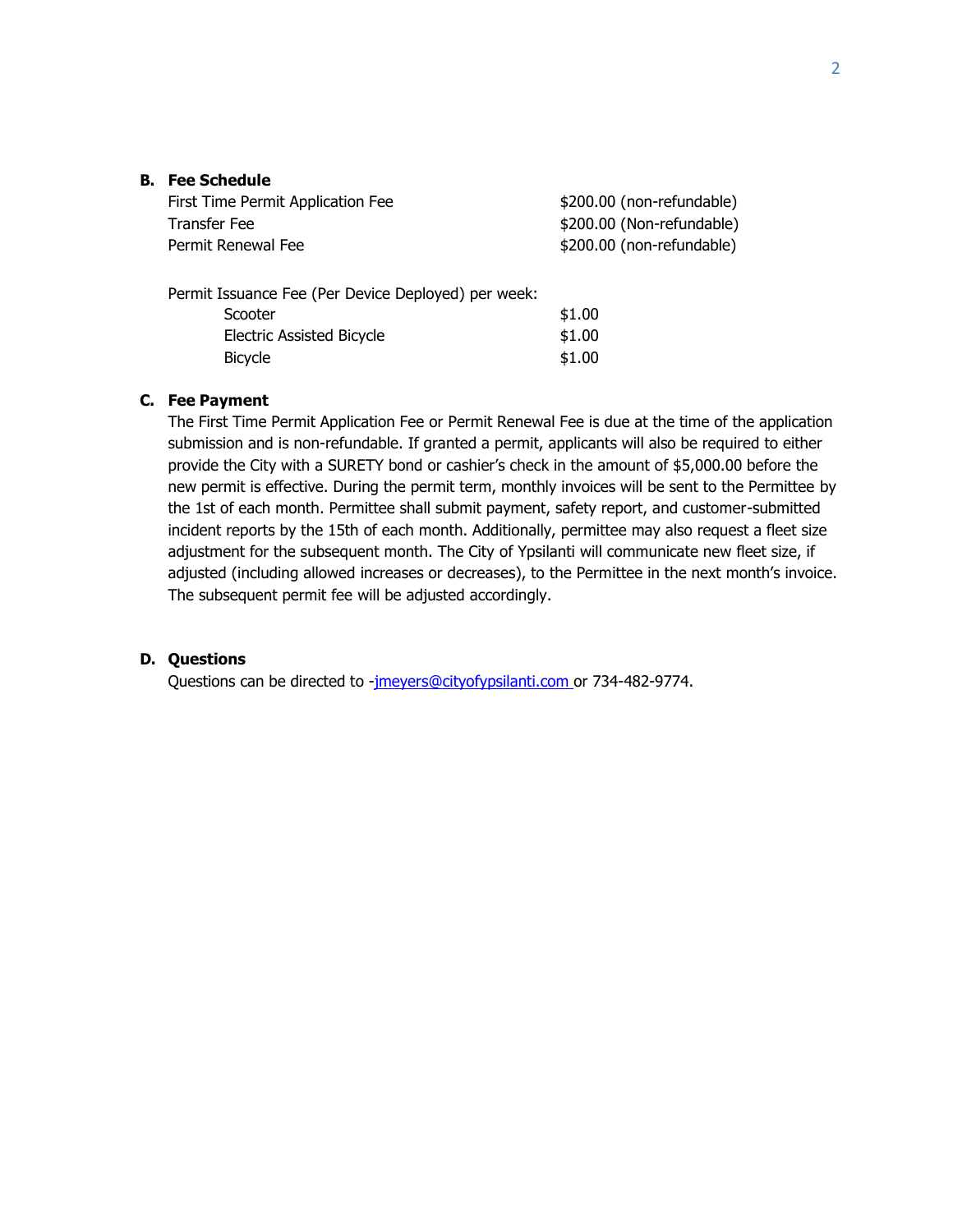### **III. PERMIT APPLICATION**

| <b>Operator Information</b>                                           |  |
|-----------------------------------------------------------------------|--|
| <b>NAME OF APPLICANT</b>                                              |  |
| <b>CONTACT NAME</b>                                                   |  |
| <b>BUSINESS ADDRESS</b>                                               |  |
| <b>MAILING ADDRESS (IF DIFFERENT THAN</b><br><b>BUSINESS ADDRESS)</b> |  |
| PRIMARY CONTACT NAME AND TITLE                                        |  |
| <b>PRIMARY CONTACT PHONE NUMBER</b>                                   |  |
| <b>PRIMARY CONTACT EMAIL ADDRESS</b>                                  |  |
| <b>GENERAL CONTACT PHONE NUMBER</b>                                   |  |
| <b>GENERAL CONTACT EMAIL ADDRESS</b>                                  |  |
| <b>WEBSITE</b>                                                        |  |

**Certification:** I (We), the undersigned, do hereby make an application for a Franchise Permit for shared mobility devices, and understand that all the required information must be supplied for this application to be considered complete and valid. Additionally, all devices will operate under the requirements described in Chapter 114, Article IV of the City Code, in addition and/or notwithstanding the requirements outlined elsewhere in this permit application or City Code.

Authorized Signature and Title **Date** Date Date

| Tracking Information (CITY USE) |              |
|---------------------------------|--------------|
| Date Received:                  | Received By: |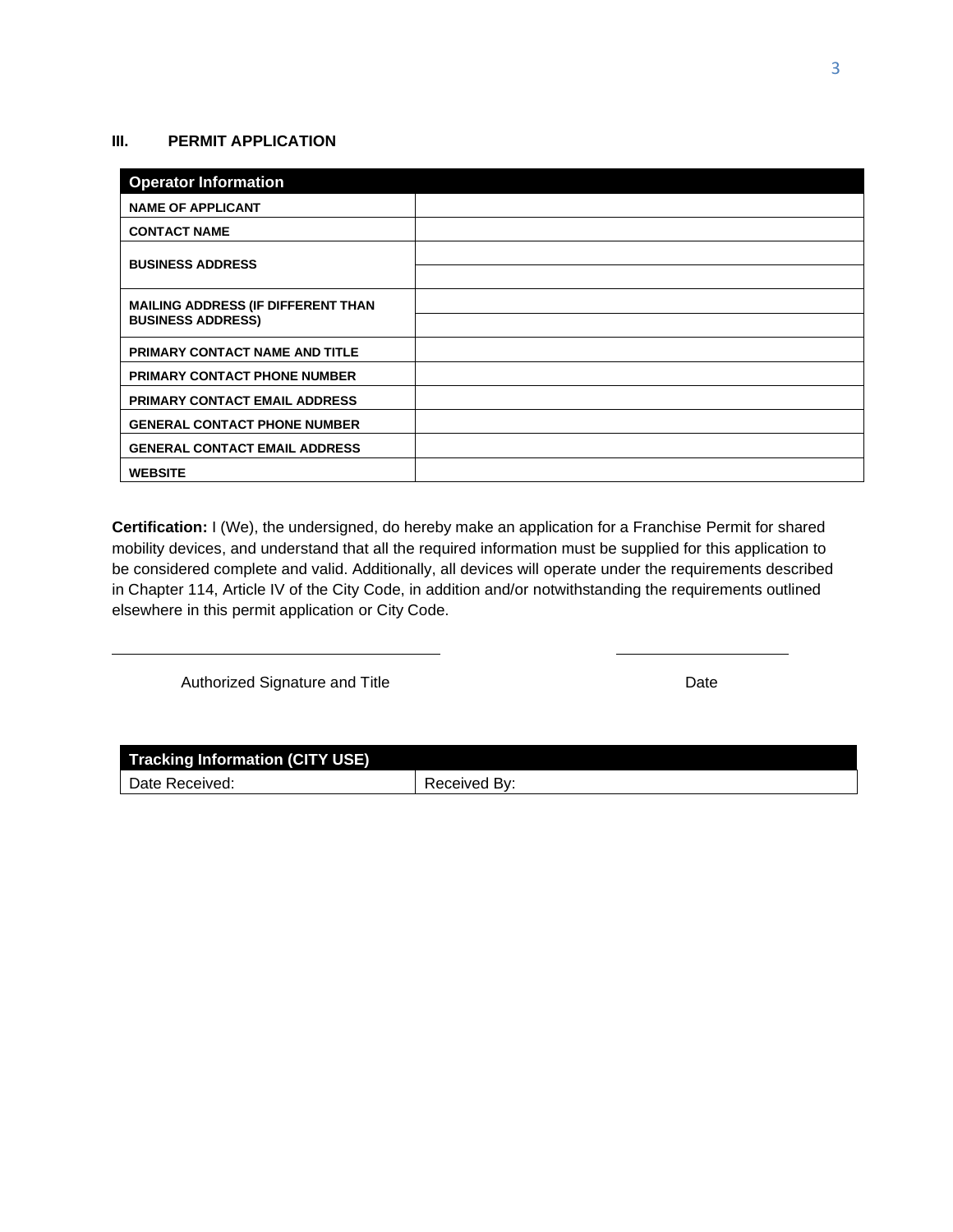### **IV. PERMIT REQUIREMENTS**

### **Applicant certifies that all devices used in the proposed shared active transportation system meet the following criteria (initial, if not applicable write N/A)**:

| All bicycles meet the standards outlined in the Code of Federal Regulations (CFR) under Title 16,                                                                                |
|----------------------------------------------------------------------------------------------------------------------------------------------------------------------------------|
| Chapter II, Subchapter C, Part 1512 – Requirements for Bicycles, as amended.                                                                                                     |
| All bicycles meet the safety standards outlined in ISO 43.150 – Cycles, subsection 4210, as<br>amended.                                                                          |
| All shared devices comply with the applicable equipment and vehicle registration requirements of<br>State of Michigan.                                                           |
| Applicant has provided proof of liability insurance with a minimum of \$2,000,000 and the City of                                                                                |
| Ypsilanti is named the primary insurer.                                                                                                                                          |
| Applicant has provided proof of surety bond or letter of credit of not less than \$5,000 to insure<br>proper storage, parking, removal, and disposal of shared mobility devices. |
| All shared devices have contact information including the website and phone number on every<br>device.                                                                           |
| All shared devices prominently display a unique and easily readable serial number or other<br>identifier.                                                                        |
| All shared devices are equipped with technology, such as GPS, that allows the shared device to<br>be located and tracked by the permittee at all times.                          |

Applicant agrees to share software indicating where devices are located when present in the city to ensure appropriate locations.

# **V. SUPPLEMENTAL APPLICATION QUESTIONS**

#### **A. Number of Shared Active Transportation Devices\*:**

a. List how many of each shared active transportation device (scooter, e-bike, bicycle, etc.) you are proposing to have available for public use (maximum of 100). Provide justification about why you believe this is the right number of devices for your company and the City of Ypsilanti.

\*Note: The total fleet size and makeup allowed under the permit will be determined based upon total number of permit applications, proposed fleet requests, permit compliance and other factors affecting public health, safety, and welfare.

# **B. Operations – Describe\*:**

- a. Compliance on City's hours of operation (currently 24 hours) and rebalancing frequency
- b. Pricing plan for customers
- c. Storage (method and location) of devices not available to rent
- d. Methods and frequency of deploying, redistributing, and (if applicable) charging shared active transportation devices.
- e. Sanitation protocol (due to COVID-19) and general maintenance and upkeep of vehicles
- f. Methods to provide the City of records of crashes, maintenance or repair logs, user complaints reported to the permittee, or other applicable data about devices not already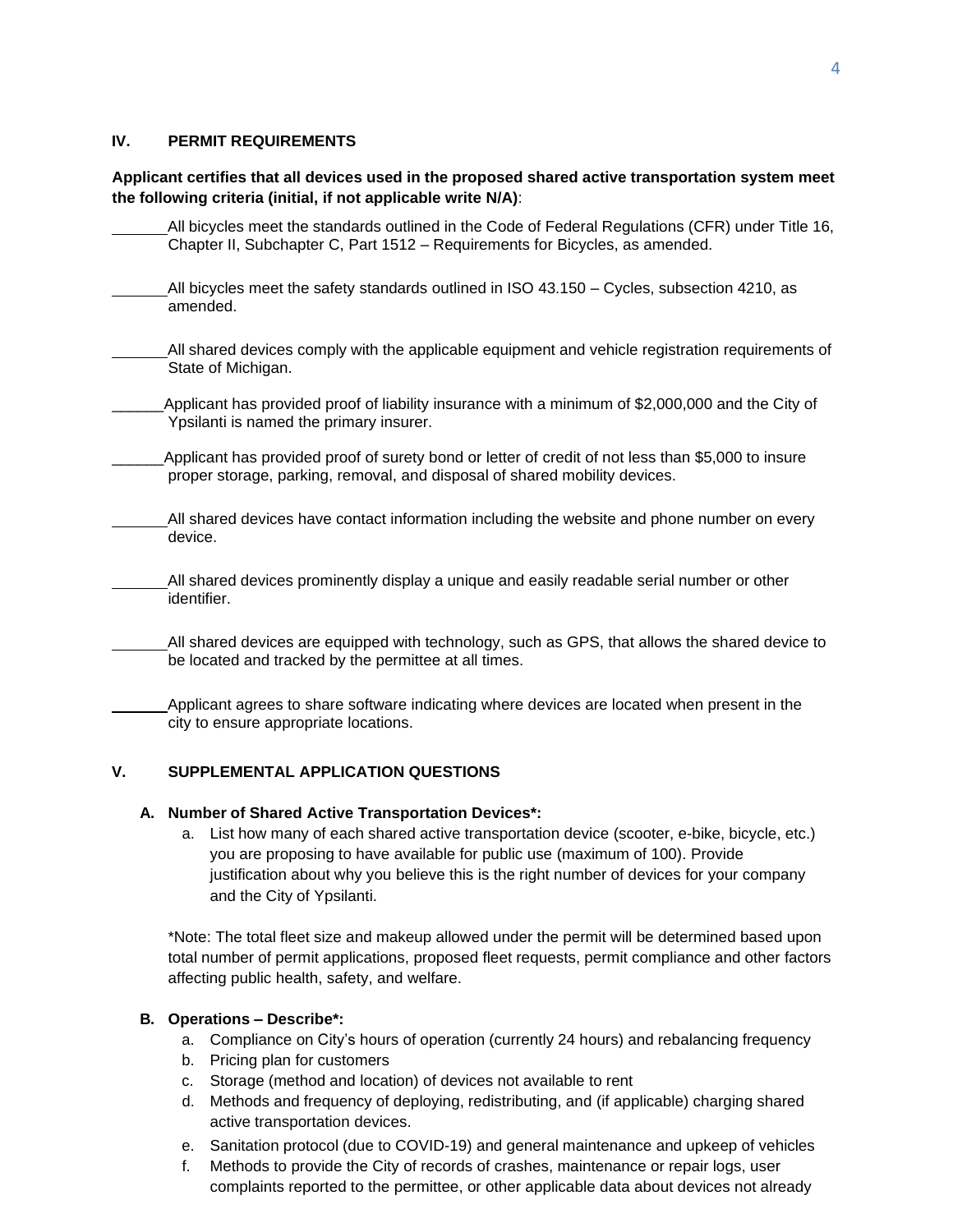\*Note: For renewal applications, please also describe prior year compliance or improvement, expected continued compliance or improvement, and/or any operational changes of the above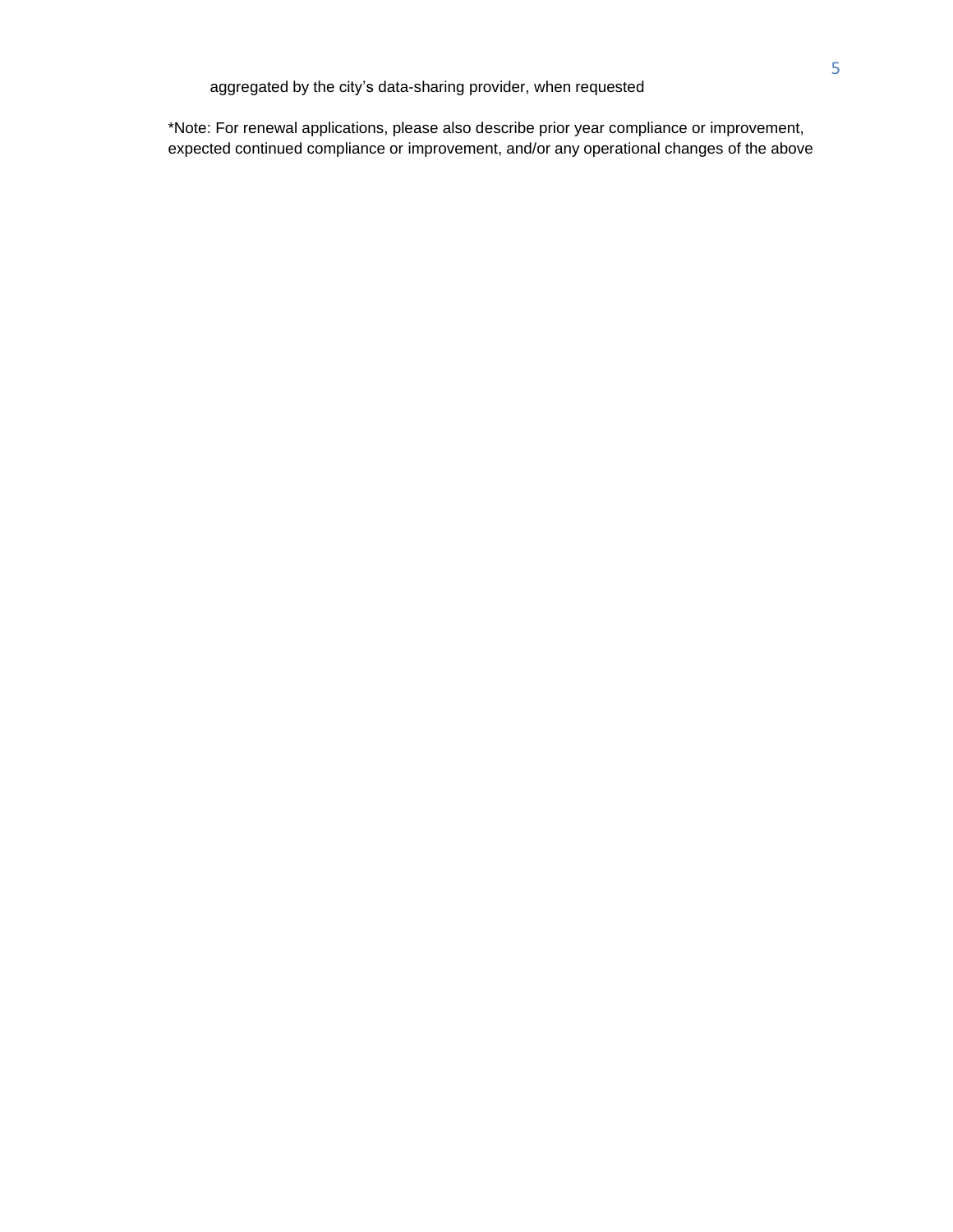### **Equal Access – Describe\*:**

- g. How you intend to reduce barriers to low-income persons to rent shared devices and communicate this to potential customers.
- h. Permit holders must allow for payments to be made via cash, credit card, or smartphone.
- i. How you will maintain a sufficient number of shared devices in low and moderate income areas, as well as throughout the city.
- j. **For renewals only**, can you estimate the number of persons utilizing alternative payment options described above over the length of your current permit?

\*Note: For renewal applications, please also describe prior year compliance or improvement, expected continued compliance or improvement, and/or any operational changes of the above

### **C. Communications – Describe/illustrate\*:**

- a. How persons operating the devices will be notified on the company website, mobile app, and on the device that:
	- i. Persons operating bicycles and electric assisted bicycles are encouraged to wear helmets.
	- ii. Persons operating motorized scooters must be at least 16 years old and wear a helmet.
	- iii. MI law requires persons operating the device to follow applicable traffic laws.
	- iv. City ordinance prohibits riding devices on sidewalks.
	- v. Operating electric assisted bicycles and motorized scooters is prohibited on shared-use paths.
- b. How persons operating the devices will be notified of other regulations within the City ordinance that are frequently violated, such as parking devices in a manner that block ADA ramps or in the middle of sidewalks.
- c. Previous (if applicable) and proposed programs to educate customers on how to safely operate a shared device, including knowledge of laws applicable to their operation.
- d. How charges will be communicated to prospective customers, including the rates and dollar amounts of fees, rental charges, minimum charges, maximum charges, charges for additional time, and charges for overage periods. Additionally, how information on the rate per minute, hour, mile or other applicable time period or distance will be communicated.
- e. Your customer support email address and 24-hour customer service phone number and whether the number provides the ability for translation services.
- f. Method(s) to communicate with the administrator in a timely manner if issues with adevice or operation are observed in the field.

\*Note: For renewal applications, please also describe prior year compliance or improvement, expected continued compliance or improvement, and/or any operational changes of the above

#### **D. Parking/Rebalancing – Describe/illustrate\*:**

- a. Plans to ensure devices are not parked in a way to impede the regular flow of vehicular and pedestrian travel.
- b. Ways customers will be informed of correct and incorrect ways to park devices.
- c. The way customers will be notified and/or the devices will be disabled when they are parked or operated in non-allowed locations, and how these devices will be removed or relocated.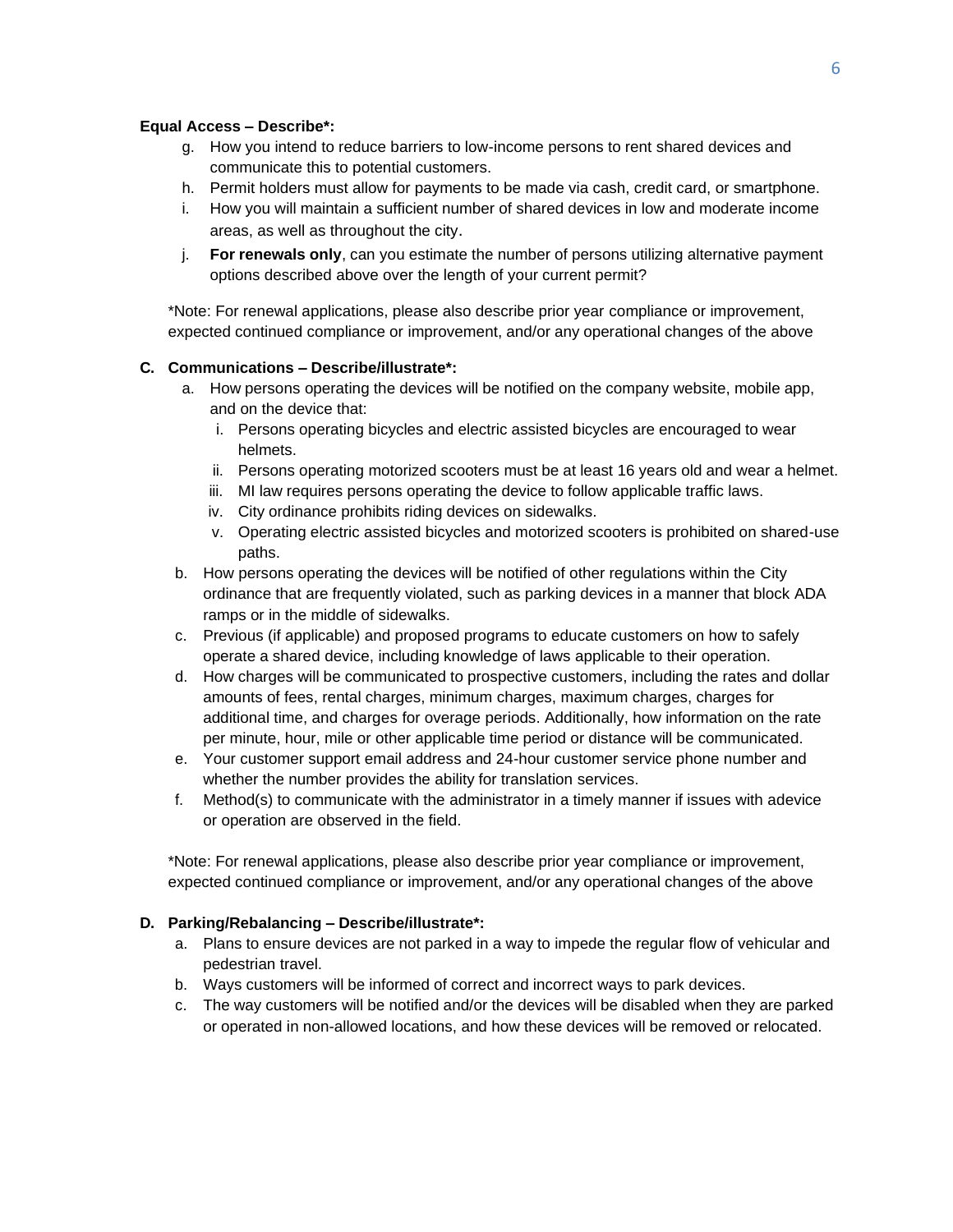- d. How you will know whether devices are upright when parked, or how you can prevent devices from tipping over.
- e. Plans to expedite the process of removing or re-parking devices parked in violation of the City Code faster than required by the City Ordinance.
- f. How devices will be removed in the event of high winds or other hazardous weather events.

\*Note: For renewal applications, please also describe prior year compliance or improvement, expected continued compliance or improvement, and/or any operational changes of the above

## **E. Additional Information – Describe/identify:**

- a. A helmet distribution strategy, if applicable.
- b. Any other operational adjustments you are making due to the COVID-19 pandemic.
- c. Current or planned partnerships with Ypsilanti companies, non-profits, universities, or other entities you currently have or are planning on obtaining. Describe this relationship and how it relates to improved shared active transportation operations.

# **F. Operator-Specific Questions (For renewals only, to be discussed with City Staff after submission of the application)**